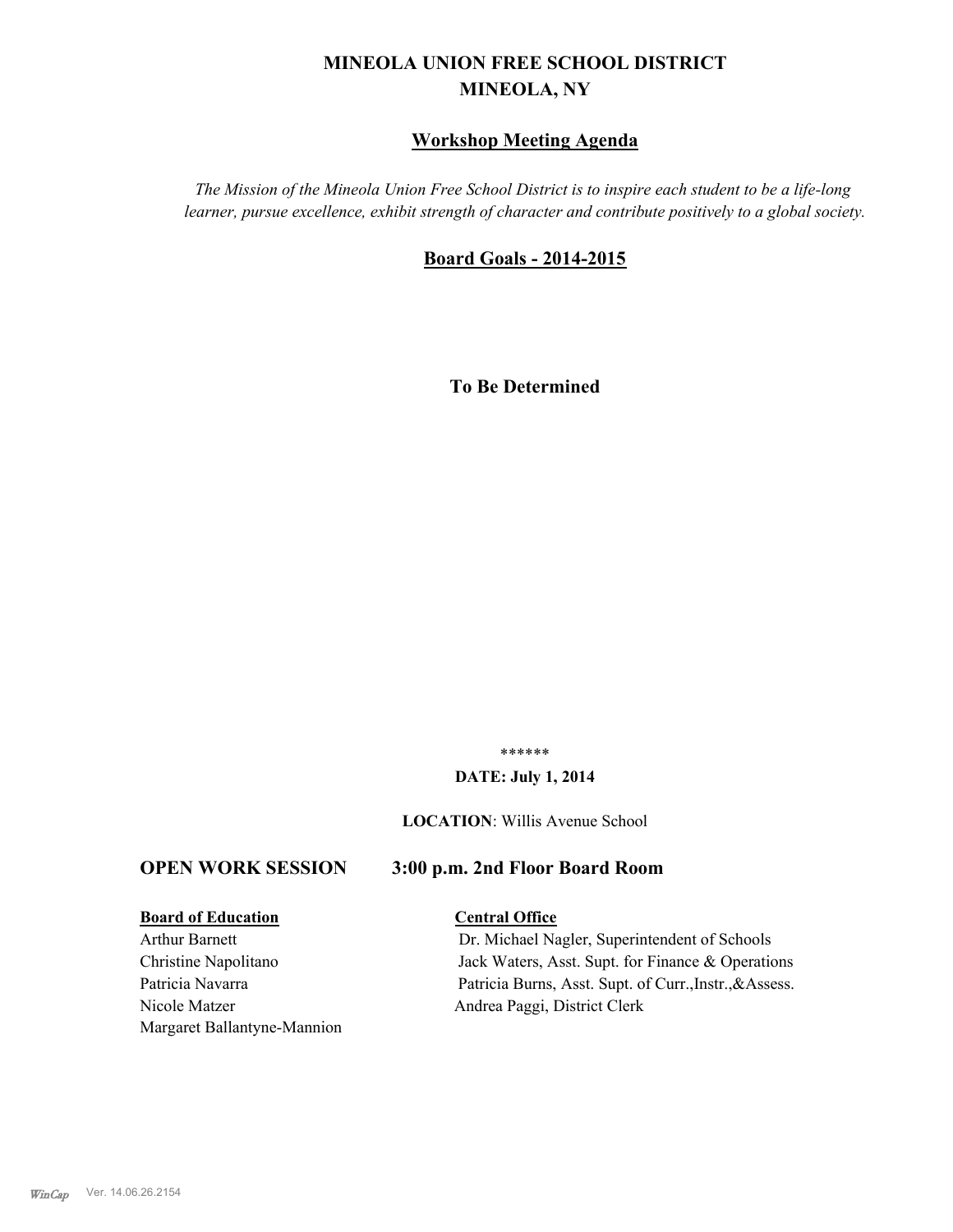**A. Call to Order B. Pledge of Allegiance C. Reading of Mission**

- **D. Moment of Silent Meditation**
- **E. Dais & Visitor Introductions**
- **F. High School Student Organization Report**

# **G. BOE Reports**

- **a. Comments from Board Trustees**
- **b. Comments from Board President**
- **c. Comments from Superintendent**

**H. Old Business**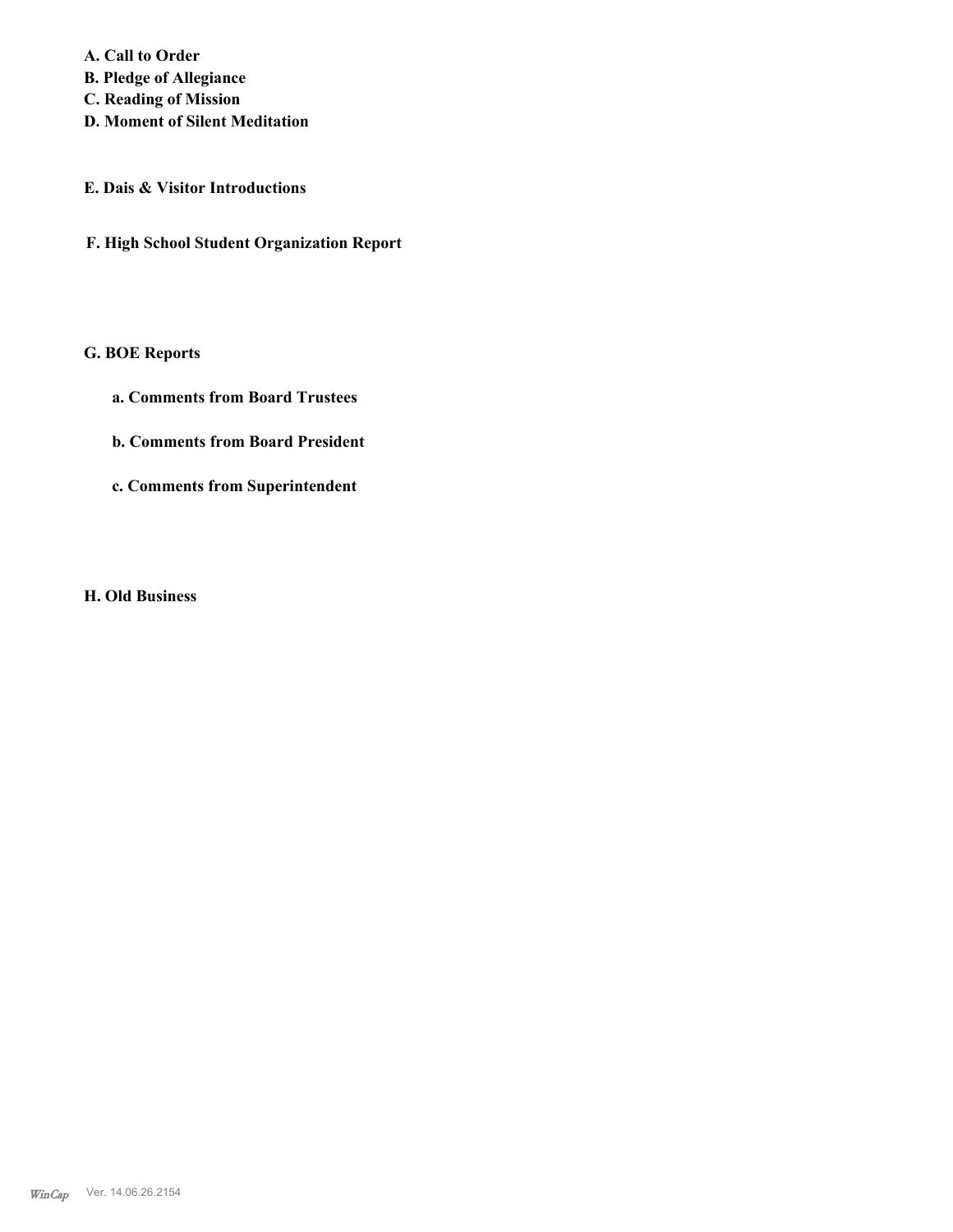#### **I. New Business**

**RESOLUTION # 3 - BE IT RESOLVED,** that the Board of Education herewith grants Bridget Murphy a one (1) year unpaid leave of absence from her tenured position of School Psychologist effective July 1, 2014.

**BE IT RESOLVED,** that the Board of Education herewith appoints Bridget Murphy to a three year probationary appointment as the "Chairperson - Committee on Special Education/Committee on Pre-School Special Education and Summer School Principal/Assistant Principal", effective July 1, 2014 through June 30, 2017 at an annual salary of \$129,196- AMSA MS IL, Step 1. Ms. Murphy holds appropriate New York State certification to serve as an administrator.

| <b>Motion:</b><br>Second: |     |  |
|---------------------------|-----|--|
| Yes:                      | No: |  |
|                           |     |  |
|                           |     |  |
|                           |     |  |
|                           |     |  |
|                           |     |  |
| Passed:                   |     |  |

#### **J. Consensus Agenda**

**RESOLUTION # 4 -BE IT RESOLVED** that the Board of Education approves the consensus agenda items J.1.a. through J.5.a.6, as presented.

| <b>Motion:</b><br>Second: |     |  |
|---------------------------|-----|--|
| Yes:                      | No: |  |
|                           |     |  |
|                           |     |  |
| Passed:                   |     |  |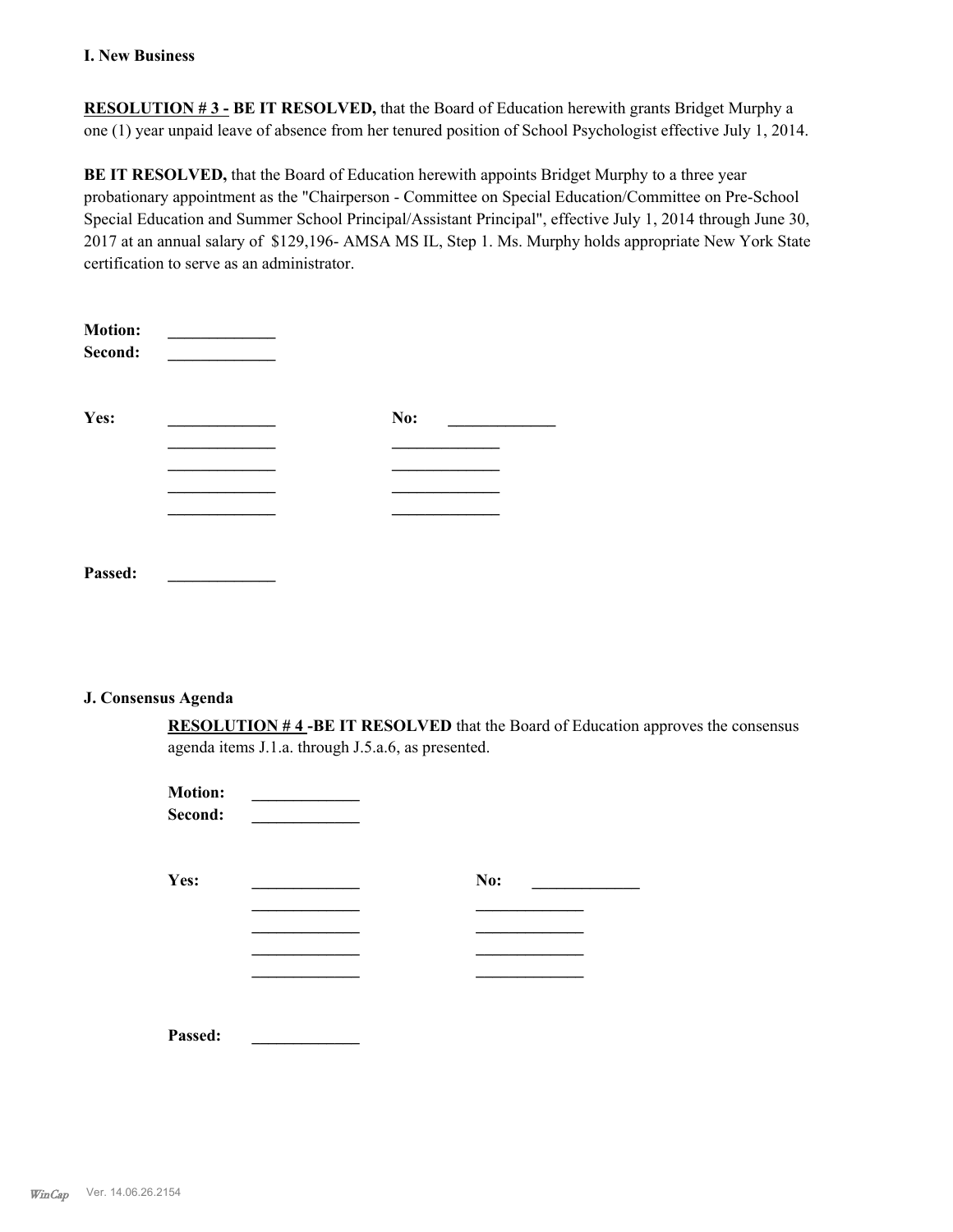#### 1. **Instruction**

#### Appointment(S) Summer Music a.

That the Board of Education approves a self funded Summer Music Program, (Salary, hourly summer wages are based on the MTA contractual rates):

|                  |                          | <b>EMPLOYEE NAME</b>                                                                    | <b>STEP</b> | <b>STIPEND</b> |
|------------------|--------------------------|-----------------------------------------------------------------------------------------|-------------|----------------|
| 1.               | Teacher                  | Kristin Frazer                                                                          | 3           | \$68.31        |
| 2.               | Teacher                  | Mark Bennett                                                                            | 3           | \$68.31        |
| 3.               | Teacher                  | Brian Goldman                                                                           | 1           | \$58.14        |
| 4.               | Teacher                  | Sarah LaSorsa                                                                           |             | \$58.14        |
| 5.               | Summer Worker            | Allison Yarri                                                                           |             | \$8.00         |
| 6.               | Summer Worker            | Daniel Pepe                                                                             |             | \$8.00         |
| $7_{\cdot}$      | Teacher-in-              | Aislinn Oliveri                                                                         |             | \$8.50         |
|                  | Training                 |                                                                                         |             |                |
|                  |                          |                                                                                         |             |                |
| $b$ .            |                          | Appointment(S) Summer Special Education                                                 |             |                |
|                  |                          | That the Board of Education approves the following staff members for the Summer Special |             |                |
|                  | <b>Education Program</b> |                                                                                         |             |                |
|                  | <b>POSITION</b>          | <b>EMPLOYEE NAME</b>                                                                    | <b>STEP</b> | <b>STIPEND</b> |
| 1.               | Nurse - Sub              | Marie Sloper                                                                            |             | \$56.91        |
| $\overline{2}$ . | Nurse - Sub              | Anne McAree                                                                             |             | \$56.91        |
| 3.               | Teacher - Sub            | Linda Villalta                                                                          | 1           | \$58.14        |
| 4.               | Speech Teacher           | Monica Altamirano                                                                       |             | \$58.14        |

# 2. **Instruction: Committee on Special Education**

#### **2014-2015 Parent Members and Chairpersons for CSE/CPSE & 504 Members**

a. That the Board of education approves the following list of parent members and Chairpersons for Committees on Special education and Subcommittees on special education and 504 meetings for the 2014- 2015 school year:

#### **Committee on Pre-School Education:**

Catherine Maiman- Director of Pupil Personnel Services Bridget C. Murphy- CSE/CPSE Chairperson Child's Parent Evaluator or Person Qualified to Interpret Evaluations Professional Appointed by the Nassau County Department of Mental Health Child's Special Education Teacher General Education tteacher if the child is participating in the general education program

#### **Parent Members:**

Erin Bertuccio AnnMarie Christy Eileen Conboy Cliff Datys Bridgid Gasiewski Nicole Park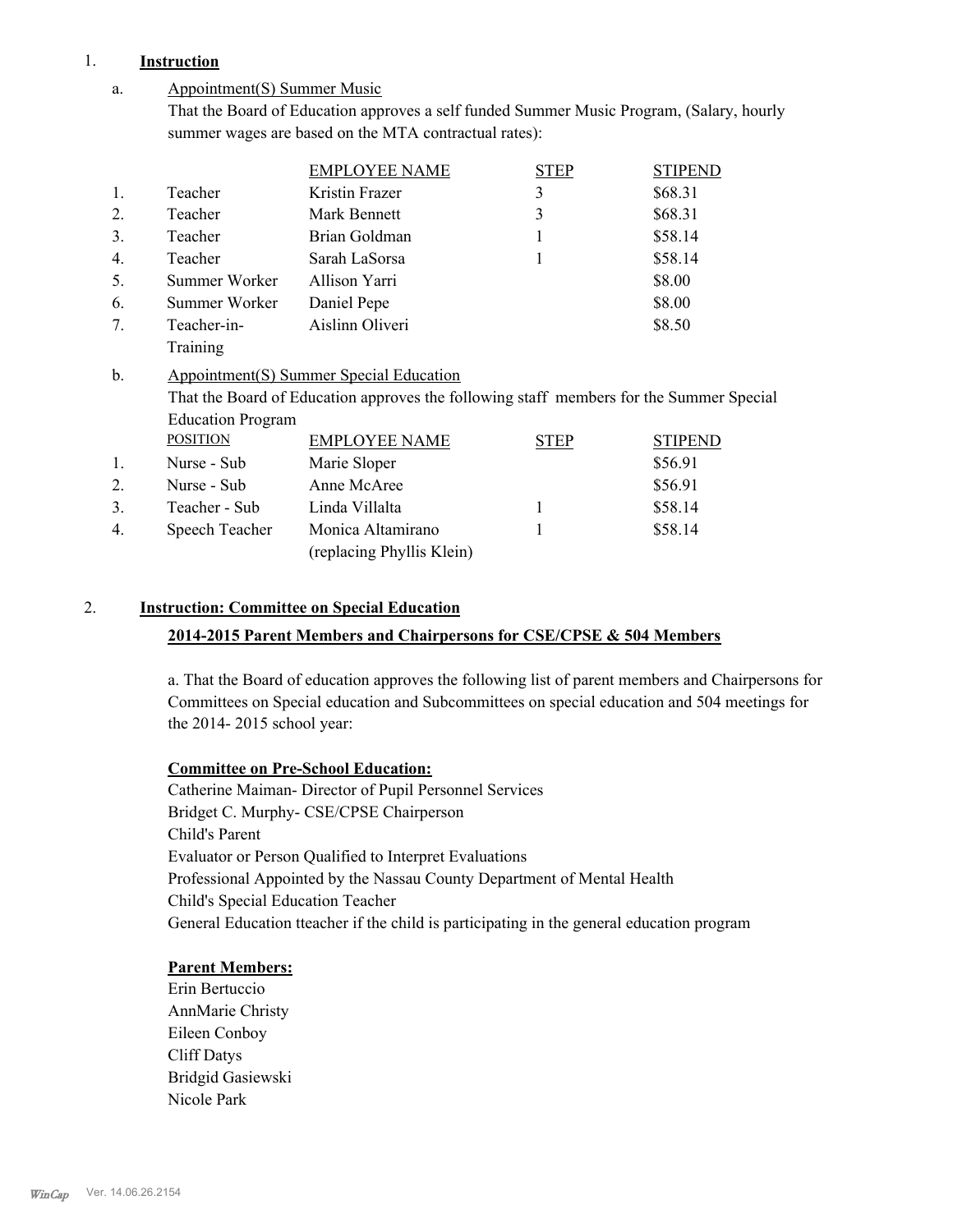#### **District Committee on Special Education:**

Chairperson/Administrator: Catherine Maiman- Director of Pupil Personnel Services; or Bridget C. Murphy- CSE/CPSE Chairperson Child's Parent Evaluator or Person qualified to Interpret Evaluations Child's Special Education Teacher General Education Teacher if the child is participating in the general education program

## **School Psychologists:**

Dr. Sonia Azevedo Dr. Robert Drago Dr. Manuel Romero Dr. Patricio Romero Vanessa Lealand

#### **Parent Members:**

Erin Bertuccio AnnMarie Christy Nicole Park Eileen Conboy Bidgid Gasiewski Patricia Aronoff

**School Physician:** Dr. Ronald Marino

#### **Committee on Special Education Sub-Committees:**

Chairperson Child's Parent Evaluator or Person Qualified to Interpret Evaluations Child's Special Education Teacher General Education Teacher if the child participates in the General Education Program

#### **Catherine Maiman and Bridget C. Murphy may chair all Subcommittees, as needed.**

**Jackson Avenue School Chairpersons:** Dr. Manuel Romero- Psychologist; or Janet Gonzalez-Principal

**Hampton Street Chairpersons:** Dr. Robert Drago- Psychologist; or Devra Small- Principal

**Meadow Drive Chairpersons:** Vanessa Lealand- Psychologist; or Dr. SueCaryl Fleischmann-Principal

**Middle School Chairpersons:** Dr. Sonial Azevedo- Psychologist; or Matthew Gaven- Principal

**High School Chairpersons:** Dr. Patricio Romero- Psychologist; or Larry Puccio- Assistant Principal

**Surrogate Parents:** To Be Determined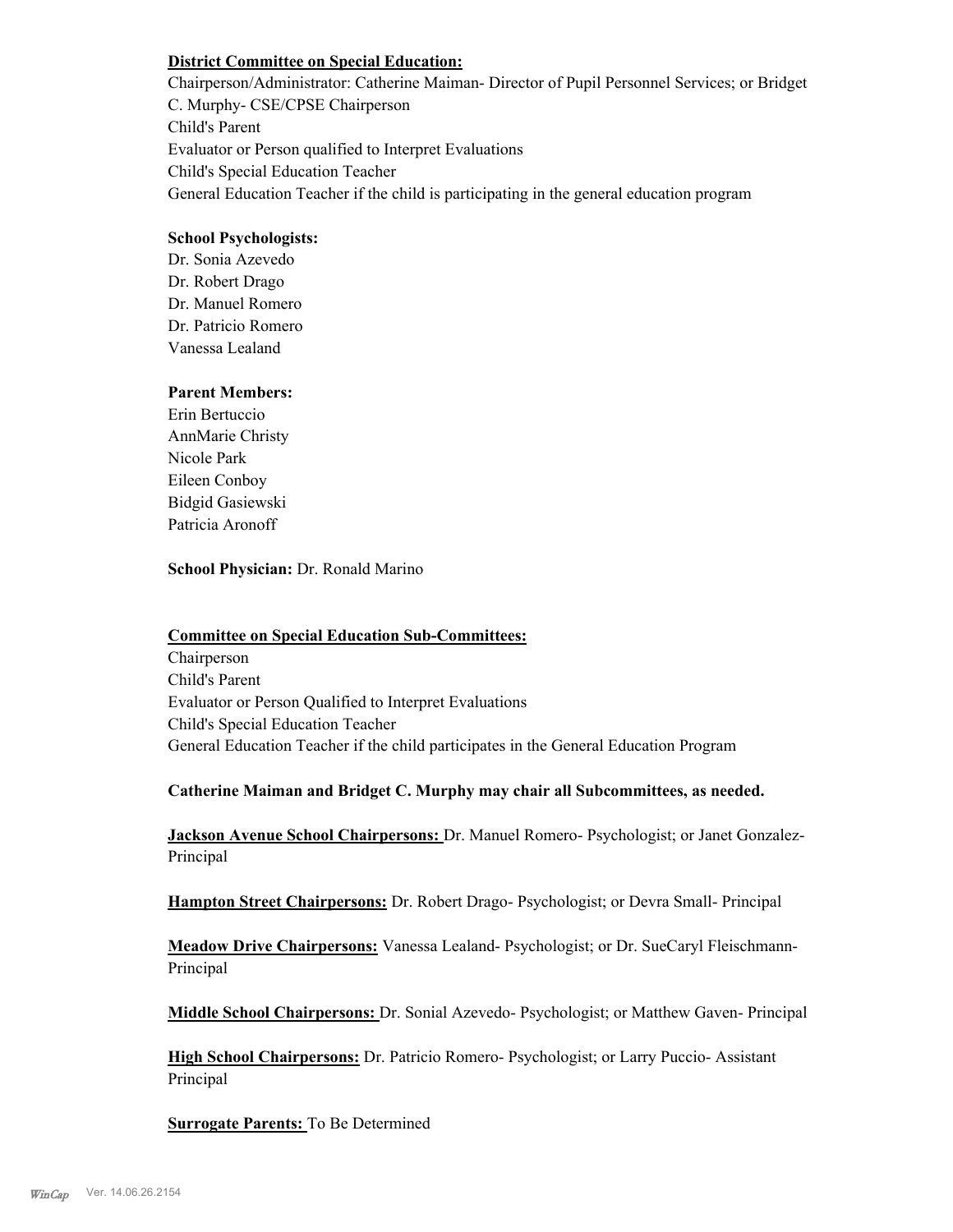#### **Impartial Hearing Officers:**

The list of Impartial Hearing Officers as maintained on the NYSED Impartial Hearing Officers Reporting Systems Website.

That the Baord of Education approves the appointment of the following Chairpersons of the Mineola School District's Section 504 Review Teams for the 2014- 2015 school year:

## **504 Chairpersons:**

## **District -wide:**

Catherine Maiman- Director of Pupil Personnel Services; Bridget Murphy- CSE/CPSE Chairperson **Hampton Street:** Dr. Robert Drago- Psychologist; or Devra Small- Principal **Meadow Drive:** Vanessa Lealand- Psychologist;or Dr. SueCaryl Fleischmann- Principal **Jackson Avenue:** Dr. Manuel Romero- Psychologist; or Janet Gonzalez- Principal **Middle School:** Dr. Sonia Azevedo- Psychologist; or Matthew Gaven- Principal **High School:** Dr. Patricio Romero- Psychologist; or Larry Puccio- Assistant Principal

# 3. **Instruction: Contracted**

a. That the Board of Education approves the Agreement between the Mineola UFSD and Roble Media, LLC for the purpose of developing and providing educational media for the 2014- 2015 school year.

b. That the Board of Education approves the Software As A Service (SAAS) Agreement between the Mineola UFSD and Engrade, LLC for the 2014- 2015 school year.

c. That the Board of Education approves the Summer Band Camp Agreement between the Mineola UFSD and Circle Lodge/Camp Kinder Ring from Monday, August 18, 2014 through Saturday, August 23, 2014.

# 4. **Civil Service**

# a. Appointments

- That the Board of Education approve the appointment of Linda Munson, part time Typist Clerk, to a summer clerical position for the Office of Curriculum, effective July 1, 2013 through July 18, 2014. Salary will be \$26.77 per hour. 1.
- The Board of Education approves the appointment of Melissa Fusco, to the position of a summer part time Typist Clerk for the Office of Curriculum, effective July 21, 2014 through August 8, 2014. Salary will be \$21.03 per hour. 2.
- That the Board of Education approve the appointment of Cindy Velez, to the position of a summer part time Typist Clerk for the Office of Curriculum, effective August 11, 2014 through August 29, 2014. Salary will be \$21.03 per hour. 3.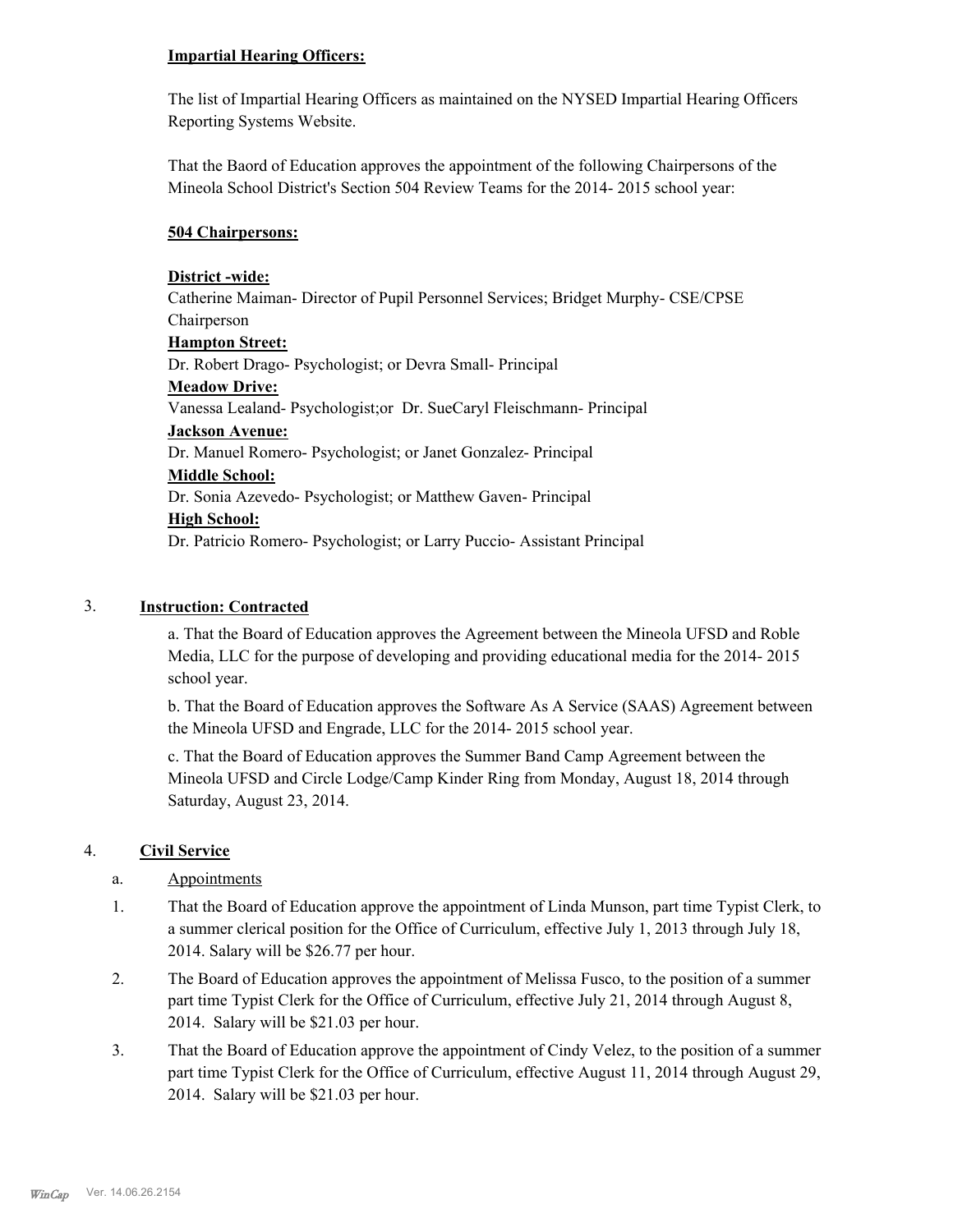- b. Leave(s) of Absence
- That the Board of Education approve an extension of a paid Medical Leave of Absence to Gonzalo Gonzalez, Cleaner at the High School, effective June 5, 2014, until further notice. 1.
- Appointment(S) Summer Special Ed Teachers-In-Training That the Board of Education approves the following Teachers-In-Training for the Summer Special Education Program: c. POSITION EMPLOYEE NAME SALARY EFFECTIVE
- 1. Seasonal Worker Francesca Zito \$9.00 07/01/2014
- d. Creation of New Position
- That the Board of Education approves a .5 technology aide for Central Office effective July 1, 2014. Salary will be \$13.74 per hour. 1.

# 5. **Other**

#### Employee Agreements

a. That the Board of Education hereby authorizes the Board president to execute employee agreements with the following individuals, the terms of which have been reviewed by the Board in executive session, effective July 1, 2014:

- 1. Andrea Paggi- District Clerk
- 2. Sharon Macken- Chief Information Officer
- 3. Maureen Judge- School Business Administrator
- 4. William Gilberg- Assistant Supervisor of Transportation
- 5. Daniel C. Romano- Director of School Facilities and Operations
- 6. Elizabeth Rainha-Freitas- Administrative Assistant II

#### **K. Superintendent's Report**

Superintendent of Schools' Reports for 7/1/14 Presentations:

1. E Spark Data

Superintendent Comments